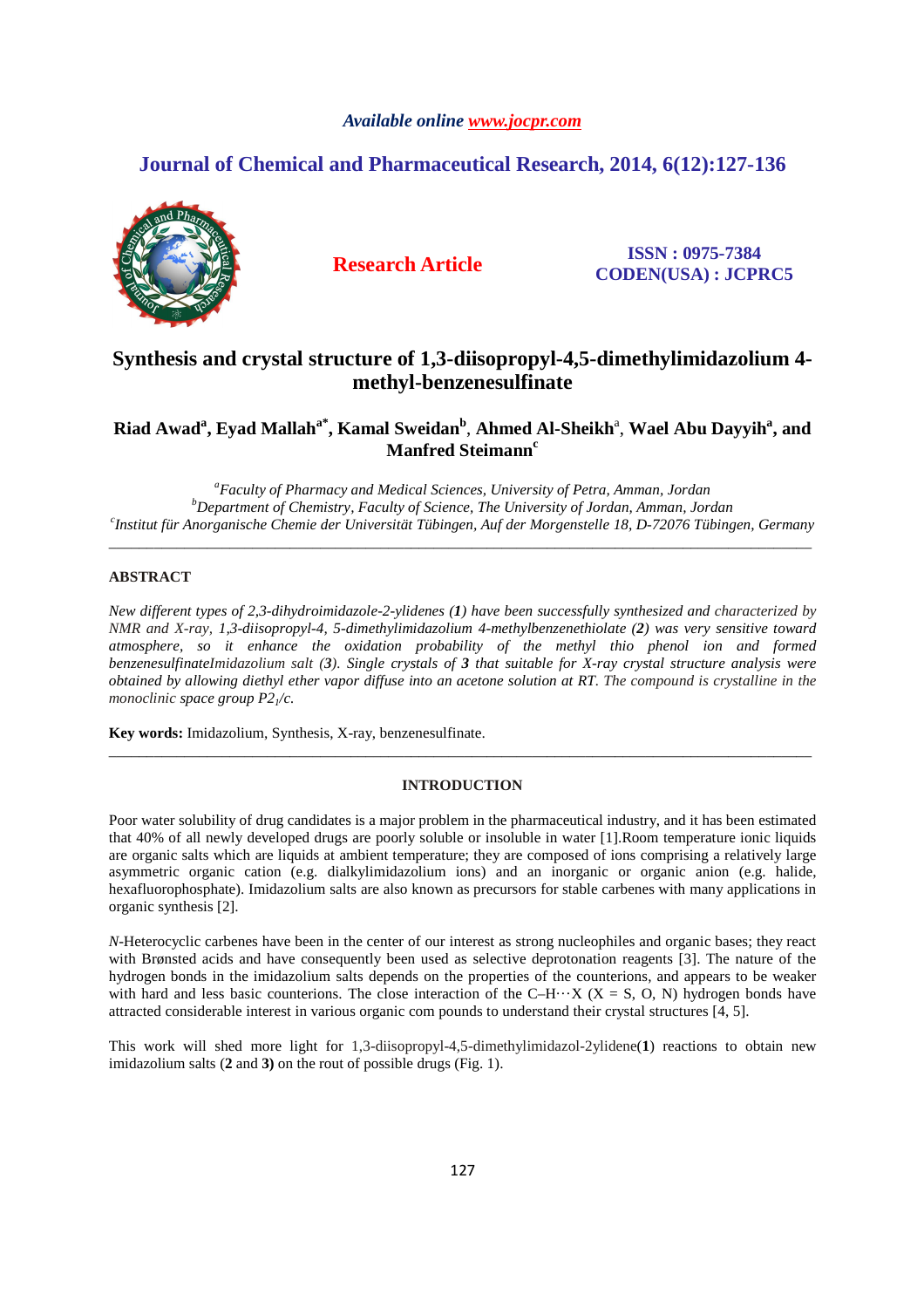

**Figure 1: Structures of the title compound with N-heterocyclic carbenes** 

#### **EXPERIMENTAL SECTION**

#### **Mass spectra**

Mass spectra were recorded on a Finnigan Triple-Stage-Quadrupol spectrometer (TSQ-70) from Finnigan-Mat. High-resolution mass spectra were measured on a modified AMD Inectra MAT 711 A and reported as mass / charge (*m/z*). The used mass spectrometric ionization methods were electron-impact (EI) by 70 eV at 200°C or Fast-atom bombardment (FAB) by 70 eV in Nitrobenzylalcohol-Matrix at 60°C.

#### **NMR spectra**

The high resolution NMR spectra were acquired by a Bruker DRX 400 NMR spectrometer which operated at 400.13 MHz for <sup>1</sup>H, 100.61 MHz for <sup>13</sup>C and 161.98 MHz for <sup>19</sup>F nuclei, respectively. The spectra were measured relative to TMS (<sup>1</sup>H, <sup>13</sup>C) as an internal standards. All experiments were performed at 25 °C. Data are reported as follows: chemical shift (multiplicity:  $s = singlet$ ,  $d = doublet$ ,  $t = triplet$ ,  $q = quartet$ , sept = septet,  $m = multiplet$ ,  $J = coupling$ constant (Hz) in italic form).

#### **Crystal structure analyses**

The crystals were mounted on a glass fiber with epoxy cement at room temperature. Preliminary examination and data collection were performed with a Stoe IPDS 2 diffractometer with graphite-monochromated Mo-Kα radiation  $(\lambda = 0.71073 \text{ Å})$ .

Data collection: CAD-4 Software (Enraf–Nonius, 1998); cell refinement:CAD-4 Software); data reduction: HELENA/PLATON (Spek, 2009); program(s) used to solve structure: SHELXS97 (Sheldrick,2008); program(s) used to refine structure: SHELXL97 (Sheldrick,2008 [6]); molecular graphics: SHELXTL (Sheldrick, 2008 [6]); softwareused to prepare material for publication: SHELXTL.

## **Synthesis of 1,3-diisopropyl-4, 5-dimethylimidazolium 4-methyl- benzenesulfinate (3)**

The title compound was prepared by addition of 4-methylbenzenethiol  $(0.250 \text{ g}, 2.01 \text{ mmol})$  to a solution containing 0.362g (2.01 mmol) of 1,3-diisopropyl-4,5-dimethylimidazol-2ylidene [7], in 30 ml of dry diethylether at -50 °C. After stirring over night at room temperature, the precipitate was filtered off, washed with dry diethylether and dried under reduced pressure to form 1,3-diisopropyl-4, 5-dimethylimidazolium 4-methylbenzenethiolate (**2**) (Yield: 0.50 g, 74%).

The compound **2** was elucidated on the bases of:

**<sup>1</sup>H NMR (CD<sub>2</sub>Cl<sub>2</sub>):**  $\delta$  = 1.67 (d, 12H, 1,3-CHMe<sub>2</sub>, <sup>3</sup>J = 6.71 Hz), 2.25 (s, 6H, 4,5-Me), 4.50 (sept, 2H, 1,3-CHMe<sub>2</sub>), 2.32 (PhCH<sub>3</sub>), 7.14 (d,2 H, C<sub>Ph</sub><sup>3,5</sup>), 7.29 (d,2 H, C<sub>Ph</sub><sup>2,6</sup>), 10.67 (s, 1 H, C<sub>Im</sub><sup>2</sup>).

**<sup>13</sup>C{<sup>1</sup>H} NMR (CD<sub>2</sub>Cl<sub>2</sub>):**  $\delta = 8.84$  **(4,5-Me), 23.01 (1,3-CHMe<sub>2</sub>), 51.30 (1,3-CHMe<sub>2</sub>), 21.15 (Ph***CH<sub>3</sub>***),130.07**  $(C_{Ph}^{2,6})$ , 131.60  $(C_{Ph}^{3,5})$ , 137.81  $(C_{Ph}^{1})$ , 138.89  $(C_{Ph}^{4})$ , 130.34  $(C_{lm}^{2})$ , 134.29  $(C_{lm}^{4,5})$ . **Anal. Calcd**. for  $C_{18}H_{28}N_2S$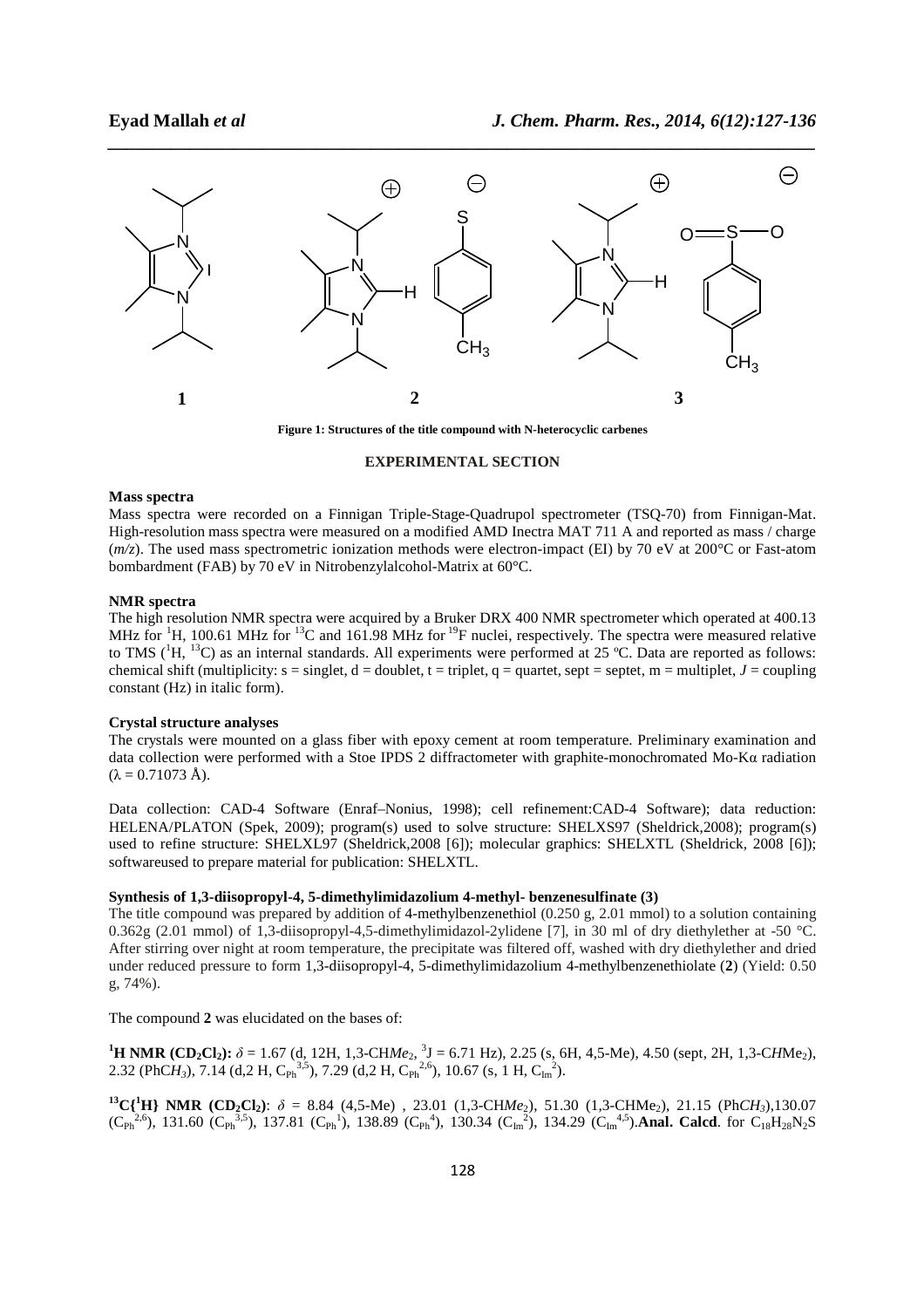(304.49 g/mol): (C, 71.00; H, 9.27; N, 9.20; S, 10.53) %. **Found** for C<sub>18</sub>H<sub>28</sub>N<sub>2</sub>S: (C, 71.65; H, 9.89; N, 8.81; S, 10.68) %. **MS (FAB neg.):** m/z (%) = 123.0 [100].

*\_\_\_\_\_\_\_\_\_\_\_\_\_\_\_\_\_\_\_\_\_\_\_\_\_\_\_\_\_\_\_\_\_\_\_\_\_\_\_\_\_\_\_\_\_\_\_\_\_\_\_\_\_\_\_\_\_\_\_\_\_\_\_\_\_\_\_\_\_\_\_\_\_\_\_\_\_\_*

Compound**2** was very sensitive toward atmosphere, so it enhance the oxidation probability of the methyl thio phenol ion and formed the titled compound (**3)** whichwas recrystallized from acetone /diethylether as colourless crystals[Scheme 1].



#### **RESULTS AND DISCUSSION**

The formation of stable C-H…O bonds between the components of *2H*-imidazolium cation pairs may act as an additional stabilizing factor in their crystal structures [3]. By continuing our investigations on the structural chemistry of imidazolium salts [8, 9], we became interested in the structure produced from the reaction of imidazolcarbene with 4-methylbenzenethiol, surprisingly, 1,3-diisopropyl-4, 5-dimethylimidazolium methyl benzenesulfinate was obtained due to air oxidation of the 4-methylbenzenethiolate.Apparently their properties are influenced by interionic interactions which have been detected mainly in their 2H-derivatives as hydrogen bonds. The C-H…X interaction is typically weak and it acts as an additional stabilizing factor in their crystal structures [4, 10].

In the title compound (Fig. 2), the bond distances and angles in the imidazoliumcation are in agreement with similar published moieties in literature [3, 8]. In the case of the anion, it is consisted of sulfinate moiety connected to a benzene ring. The distances S1-O1 and S1-O2 are approximately similar,1.484 (3) Å and 1.452(4) Å, respectively. These distances are in agreement with that of  $SO<sub>3</sub>$  in imidazoliumbenzenesulfonate [11] and show a resonance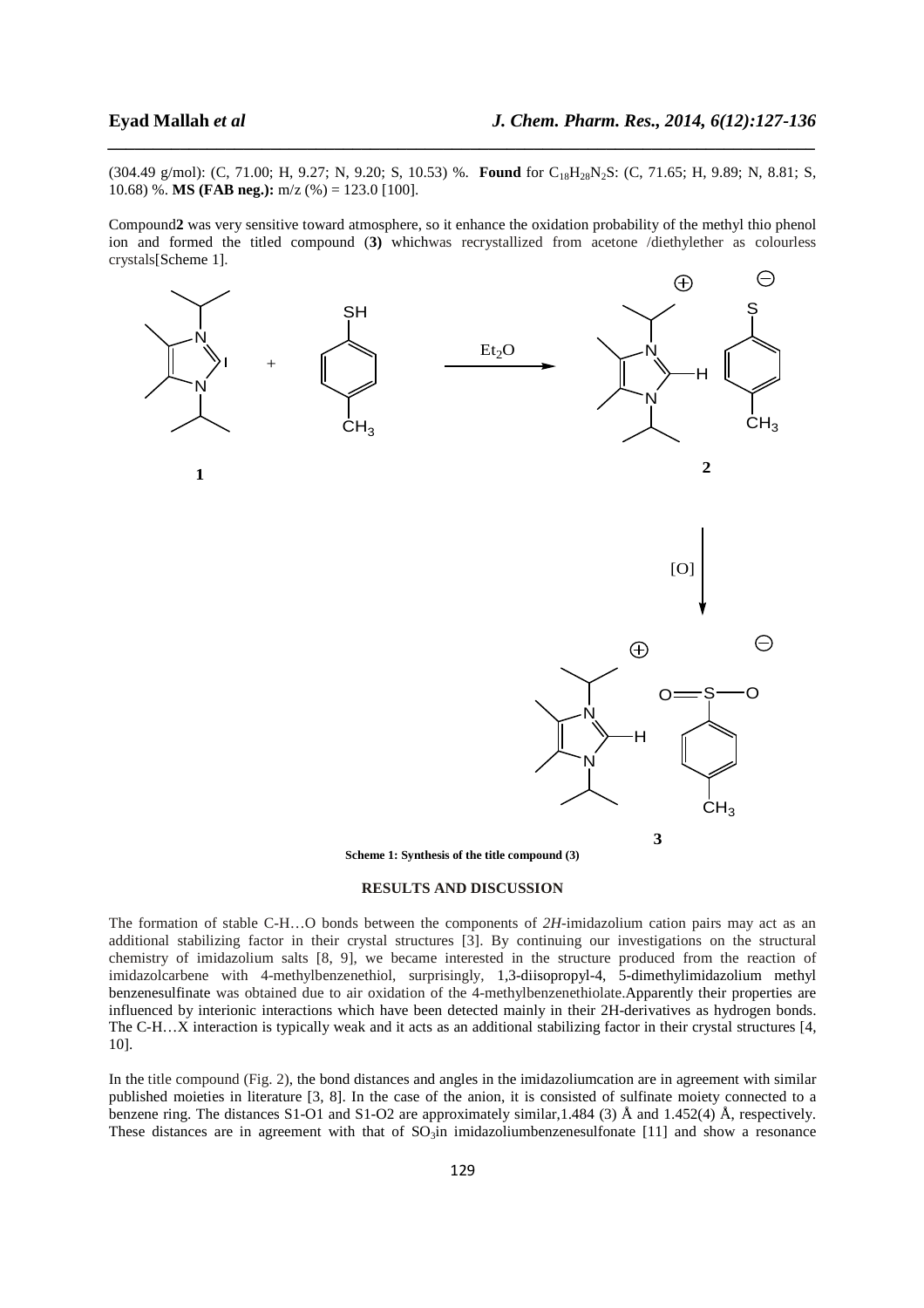structure of single and double bond. The O-S-O angle is 111.5(2) ° that is in agreement of other angles found in literature for Sulfur atom in trigonal pyrimdal geometry [12].

*\_\_\_\_\_\_\_\_\_\_\_\_\_\_\_\_\_\_\_\_\_\_\_\_\_\_\_\_\_\_\_\_\_\_\_\_\_\_\_\_\_\_\_\_\_\_\_\_\_\_\_\_\_\_\_\_\_\_\_\_\_\_\_\_\_\_\_\_\_\_\_\_\_\_\_\_\_\_*



**Figure 2: Crystal structure of the title compound (3)** 

| Table 1: Selected bond lengths (A) and angles (deg) for $C_{18}H_{28}N_2O_2S$ (3) |  |
|-----------------------------------------------------------------------------------|--|
|-----------------------------------------------------------------------------------|--|

| $H(24)-C(24)$        | 0.950(3)   |
|----------------------|------------|
| $S(1)-O(1)$          | 1.484(3)   |
| $S(1)-O(2)$          | 1.452(4)   |
| $S(1)-C(2)$          | 1.805(4)   |
| $C(2)-C(3)$          | 1.382(6)   |
| $N(20)$ -C $(24)$    | 1.330(5)   |
| $N(23) - C(24)$      | 1.333(5)   |
| $O(2)$ -S(1)-O(1)    | 111.5(2)   |
| $O(2)$ -S(1)-C(2)    | 103.7(2)   |
| $O(1)$ -S(1)-C(2)    | 101.71(18) |
| $C(24)-N(20)-C(21)$  | 108.9(3)   |
| $C(24)-N(20)-C(25)$  | 126.5(3)   |
| $C(21)$ -N(20)-C(25) | 124.2(3)   |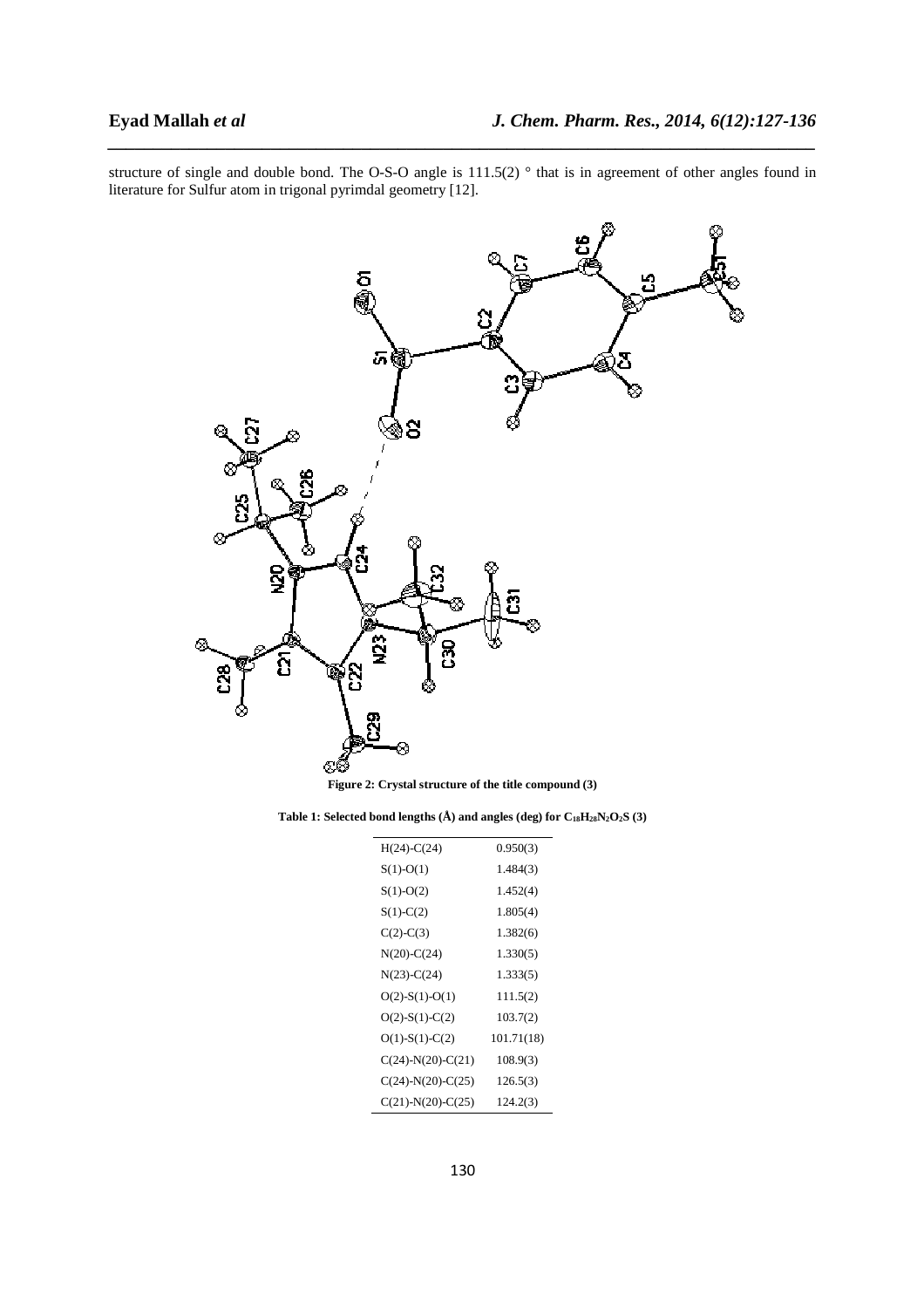| Identification code                     | kuhmal207                                                       |                         |
|-----------------------------------------|-----------------------------------------------------------------|-------------------------|
| Empirical formula                       | C <sub>18</sub> H <sub>28</sub> N <sub>2</sub> O <sub>2</sub> S |                         |
| Formula weight                          | 336.48                                                          |                         |
| Temperature                             | 173(2) K                                                        |                         |
| Wavelength                              | $0.71073 \text{ Å}$                                             |                         |
| Crystal system                          | Monoclinic                                                      |                         |
| Space group                             | P2(1)/c                                                         |                         |
| Unit cell dimensions                    | $a = 14.1151(17)$ Å                                             | $\alpha = 90^\circ$ .   |
|                                         | $b = 8.4634(7)$ Å                                               | $\beta$ = 104.491(10)°. |
|                                         | $c = 16.379(2)$ Å                                               | $\gamma = 90^\circ$ .   |
| Volume                                  | 1894.4(4) $\AA^3$                                               |                         |
| Z                                       | 4                                                               |                         |
| Density (calculated)                    | 1.180 $Mg/m^3$                                                  |                         |
| Absorption coefficient                  | $0.182$ mm <sup>-1</sup>                                        |                         |
| F(000)                                  | 728                                                             |                         |
| Crystal size                            | $0.25 \times 0.15 \times 0.15$ mm <sup>3</sup>                  |                         |
| Theta range for data collection         | 3.26 to $26.37^{\circ}$ .                                       |                         |
| Index ranges                            | $-17$ < $-17$ , $-10$ < $-k$ < $-10$ , $-20$ < $-1$ < $-20$     |                         |
| Reflections collected                   | 24973                                                           |                         |
| Independent reflections                 | 3873 [R(int) = $0.1064$ ]                                       |                         |
| Completeness to theta = $26.37^{\circ}$ | 99.8%                                                           |                         |
| Absorption correction                   | None                                                            |                         |
| Max. and min. transmission              | 0.9733 and 0.9560                                               |                         |
| Refinement method                       | Full-matrix least-squares on $F^2$                              |                         |
| Data / restraints / parameters          | 3873/0/215                                                      |                         |
| Goodness-of-fit on $F^2$                | 1.114                                                           |                         |
| Final R indices $[1>2$ sigma $(I)$ ]    | $R1 = 0.0956$ , wR2 = 0.2207                                    |                         |
| R indices (all data)                    | $R1 = 0.1199$ , wR2 = 0.2350                                    |                         |
| Largest diff. peak and hole             | 1.888 and -0.468 e.Å <sup>-3</sup>                              |                         |

*\_\_\_\_\_\_\_\_\_\_\_\_\_\_\_\_\_\_\_\_\_\_\_\_\_\_\_\_\_\_\_\_\_\_\_\_\_\_\_\_\_\_\_\_\_\_\_\_\_\_\_\_\_\_\_\_\_\_\_\_\_\_\_\_\_\_\_\_\_\_\_\_\_\_\_\_\_\_* **Table 2: Crystal data and structure refinement for (3)**

Table 3: Atomic coordinates (x 10<sup>4</sup>) and equivalent isotropic displacement parameters ( $\AA^2$ x 10<sup>3</sup>) for (3). U(eq) is defined as one third **of the trace of the orthogonalized Uij tensor** 

|       | X       | у       | z       | U(eq)  |
|-------|---------|---------|---------|--------|
| S(1)  | 2184(1) | 4922(2) | 1864(1) | 44(1)  |
| N(20) | 997(2)  | 3641(4) | 4443(2) | 25(1)  |
| N(23) | 2136(2) | 5282(4) | 5032(2) | 27(1)  |
| O(1)  | 1587(2) | 5727(4) | 1103(2) | 45(1)  |
| O(2)  | 2127(3) | 5734(6) | 2631(2) | 68(1)  |
| C(2)  | 3412(3) | 5332(5) | 1782(2) | 35(1)  |
| C(3)  | 3991(3) | 6462(6) | 2277(3) | 43(1)  |
| C(4)  | 4910(3) | 6800(6) | 2155(3) | 48(1)  |
| C(5)  | 5269(3) | 6007(6) | 1553(3) | 42(1)  |
| C(6)  | 4690(3) | 4849(6) | 1077(3) | 41(1)  |
| C(7)  | 3768(3) | 4523(5) | 1183(3) | 38(1)  |
| C(21) | 1024(3) | 3673(4) | 5303(2) | 25(1)  |
| C(22) | 1742(3) | 4697(4) | 5670(2) | 28(1)  |
| C(24) | 1676(3) | 4619(4) | 4302(2) | 27(1)  |
| C(25) | 389(3)  | 2541(5) | 3829(2) | 29(1)  |
| C(26) | 919(4)  | 963(5)  | 3890(3) | 43(1)  |
| C(27) | 141(3)  | 3229(6) | 2944(2) | 41(1)  |
| C(28) | 340(3)  | 2718(5) | 5662(2) | 32(1)  |
| C(29) | 2119(3) | 5175(6) | 6573(2) | 42(1)  |
| C(30) | 2951(3) | 6439(5) | 5144(3) | 38(1)  |
| C(31) | 3877(4) | 5565(8) | 5138(7) | 116(4) |
| C(32) | 2702(5) | 7700(7) | 4485(3) | 63(2)  |
| C(51) | 6265(4) | 6396(8) | 1413(3) | 61(2)  |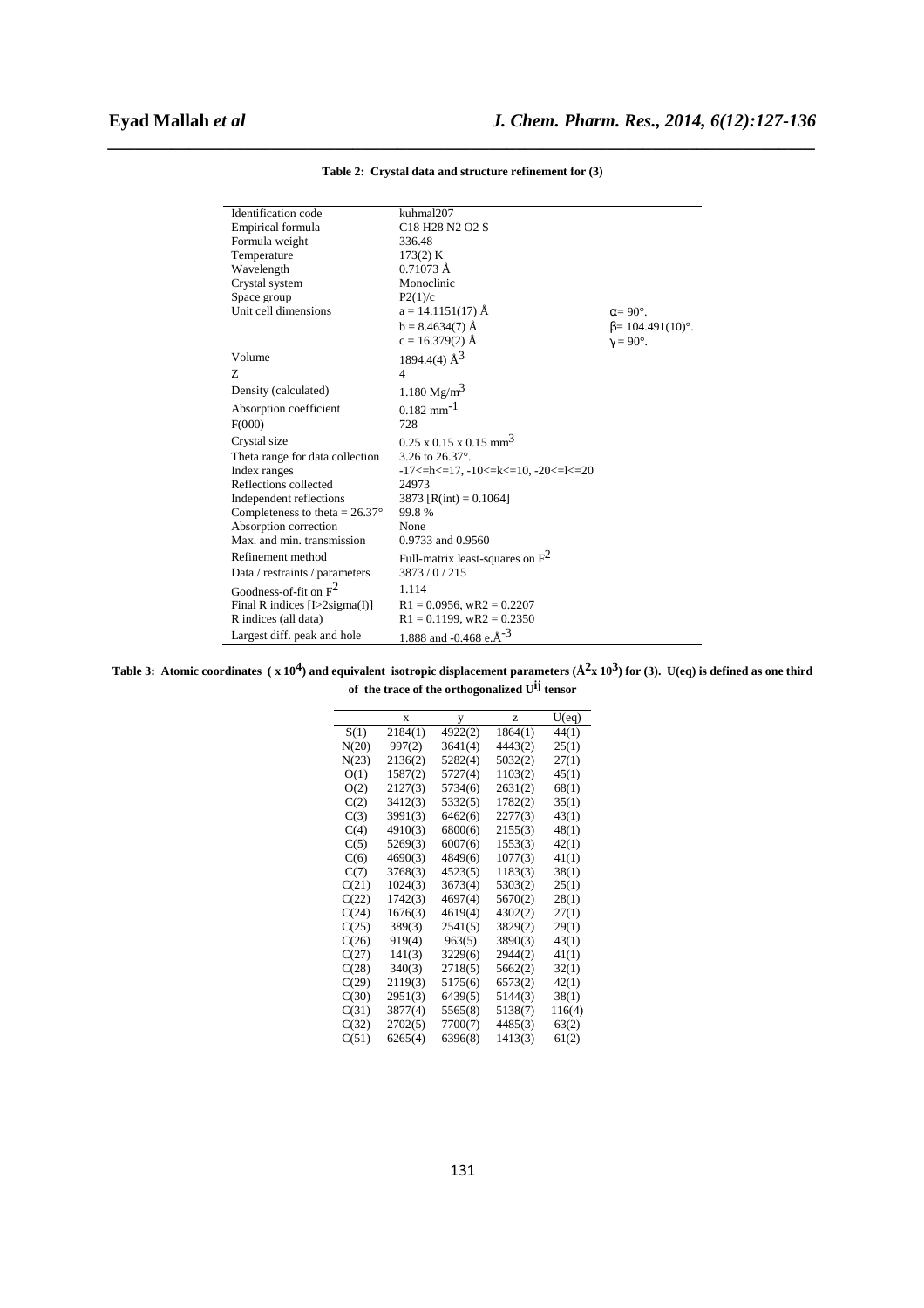| $S(1)-O(2)$          | 1.452(4)  |
|----------------------|-----------|
| $S(1)-O(1)$          | 1.484(3)  |
| $S(1)-C(2)$          | 1.805(4)  |
| $N(20) - C(24)$      | 1.330(5)  |
|                      | 1.400(4)  |
| $N(20) - C(21)$      |           |
| $N(20) - C(25)$      | 1.478(5)  |
| $N(23)-C(24)$        | 1.333(5)  |
| $N(23) - C(22)$      | 1.393(5)  |
| $N(23) - C(30)$      | 1.487(5)  |
| $C(2) - C(3)$        | 1.382(6)  |
| $C(2) - C(7)$        | 1.389(6)  |
| $C(3)-C(4)$          | 1.391(6)  |
| $C(3)-H(3)$          | 0.9500    |
| $C(4)-C(5)$          | 1.388(6)  |
| $C(4) - H(4)$        | 0.9500    |
| $C(5) - C(6)$        | 1.385(7)  |
| $C(5) - C(51)$       | 1.516(7)  |
|                      |           |
| $C(6)-C(7)$          | 1.382(6)  |
| $C(6)-H(6)$          | 0.9500    |
| $C(7)$ -H $(7)$      | 0.9500    |
| $C(21) - C(22)$      | 1.354(5)  |
| $C(21) - C(28)$      | 1.488(5)  |
| $C(22) - C(29)$      | 1.496(5)  |
| $C(24)$ -H $(24)$    | 0.9500    |
| $C(25) - C(27)$      | 1.519(5)  |
| $C(25) - C(26)$      | 1.522(6)  |
| $C(25) - H(25)$      | 1.0000    |
|                      |           |
| $C(26)$ -H $(26A)$   | 0.9800    |
| $C(26) - H(26B)$     | 0.9800    |
| $C(26)$ -H $(26C)$   | 0.9800    |
| $C(27) - H(27A)$     | 0.9800    |
| $C(27) - H(27B)$     | 0.9800    |
| $C(27) - H(27C)$     | 0.9800    |
| $C(28)$ -H $(28A)$   | 0.9800    |
| $C(28)$ -H $(28B)$   | 0.9800    |
| $C(28)$ -H $(28C)$   | 0.9800    |
| $C(29)$ -H $(29A)$   | 0.9800    |
|                      | 0.9800    |
| $C(29)$ -H $(29B)$   |           |
| $C(29)$ -H $(29C)$   | 0.9800    |
| $C(30) - C(32)$      | 1.496(7)  |
| $C(30) - C(31)$      | 1.504(7)  |
| $C(30)$ -H $(30)$    | 1.0000    |
| $C(31)$ -H $(31A)$   | 0.9800    |
| $C(31) - H(31B)$     | 0.9800    |
| $C(31)$ -H $(31C)$   | 0.9800    |
| $C(32)$ -H(32A)      | 0.9800    |
| $C(32) - H(32B)$     | 0.9800    |
| $C(32)$ -H $(32C)$   | 0.9800    |
| $C(51)$ -H $(51A)$   | 0.9800    |
|                      | 0.9800    |
| $C(51)$ -H(51B)      |           |
| $C(51)$ -H $(51C)$   | 0.9800    |
| $O(2)$ -S(1)-O(1)    | 11.5(2)   |
| $O(2)$ -S(1)-C(2)    | 03.7(2)   |
| $O(1)$ -S(1)-C(2)    | 01.71(18) |
| $C(24)-N(20)-C(21)$  | 108.9(3)  |
| $C(24)-N(20)-C(25)$  | 126.5(3)  |
| $C(21)$ -N(20)-C(25) | 124.2(3)  |
| $C(24)-N(23)-C(22)$  | 109.1(3)  |
| $C(24)-N(23)-C(30)$  | 125.2(3)  |
| $C(22)$ -N(23)-C(30) | 125.7(3)  |
| $C(3)-C(2)-C(7)$     | 119.3(4)  |
| $C(3)-C(2)-S(1)$     | 121.8(3)  |
|                      |           |
| $C(7) - C(2) - S(1)$ | 118.8(3)  |
| $C(2) - C(3) - C(4)$ | 119.6(4)  |
| $C(2) - C(3) - H(3)$ | 120.2     |
| $C(4)-C(3)-H(3)$     | 120.2     |
| $C(5) - C(4) - C(3)$ | 121.5(4)  |
| $C(5) - C(4) - H(4)$ | 119.3     |

| Table 4: Bond lengths [Å] and angles [°] for (3) |
|--------------------------------------------------|
|--------------------------------------------------|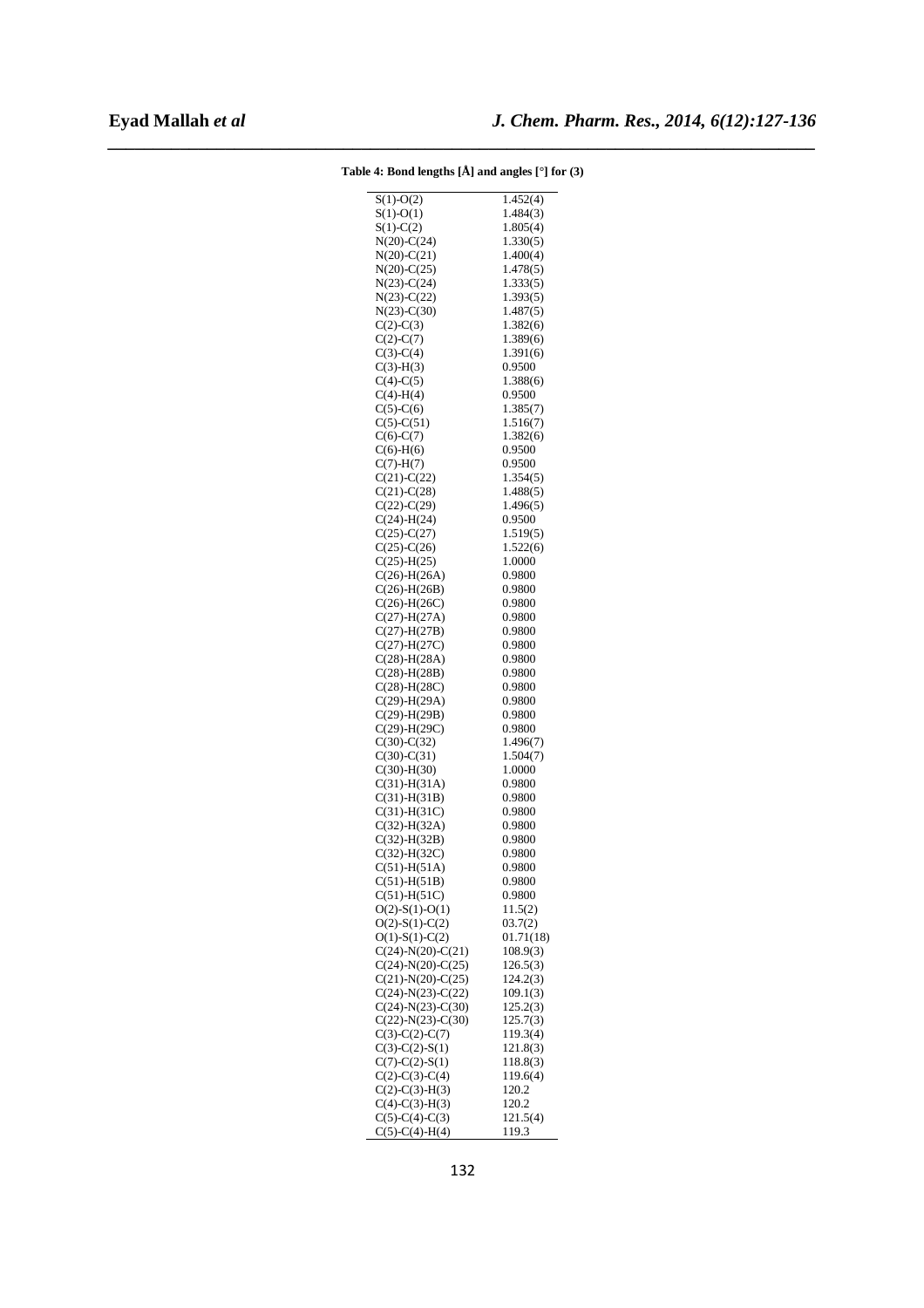| $C(3)-C(4)-H(4)$             | 119.3    |
|------------------------------|----------|
| $C(6)$ -C(5)-C(4)            | 118.2(4) |
|                              |          |
| $C(6)-C(5)-C(51)$            | 120.5(4) |
| $C(4)-C(5)-C(51)$            | 121.3(4) |
| $C(7)$ - $C(6)$ - $C(5)$     | 120.8(4) |
|                              |          |
| $C(7) - C(6) - H(6)$         | 119.6    |
| $C(5)$ - $C(6)$ - $H(6)$     | 119.6    |
|                              |          |
| $C(6)-C(7)-C(2)$             | 120.6(4) |
| $C(6)$ -C(7)-H(7)            | 119.7    |
| $C(2)$ -C(7)-H(7)            | 119.7    |
|                              |          |
| $C(22)$ - $C(21)$ - $N(20)$  | 106.7(3) |
| $C(22)$ -C $(21)$ -C $(28)$  | 131.3(3) |
| $N(20)$ -C $(21)$ -C $(28)$  | 122.0(3) |
|                              |          |
| $C(21)$ -C(22)-N(23)         | 106.8(3) |
| $C(21)$ -C(22)-C(29)         | 130.8(4) |
| $N(23)-C(22)-C(29)$          | 122.3(3) |
|                              |          |
| $N(20) - C(24) - N(23)$      | 108.5(3) |
| $N(20)$ -C(24)-H(24)         | 125.8    |
| $N(23)$ -C(24)-H(24)         | 125.8    |
|                              |          |
| $N(20)$ -C(25)-C(27)         | 111.3(3) |
| $N(20)$ -C(25)-C(26)         | 108.4(3) |
| $C(27)$ -C(25)-C(26)         | 113.0(3) |
|                              |          |
| $N(20) - C(25) - H(25)$      | 108.0    |
| $C(27) - C(25) - H(25)$      | 108.0    |
| $C(26)-C(25)-H(25)$          | 108.0    |
|                              |          |
| $C(25) - C(26) - H(26A)$     | 109.5    |
| $C(25) - C(26) - H(26B)$     | 109.5    |
| $H(26A)-C(26)-H(26B)$        | 109.5    |
|                              |          |
| $C(25)-C(26)-H(26C)$         | 109.5    |
| $H(26A)-C(26)-H(26C)$        | 109.5    |
| $H(26B) - C(26) - H(26C)$    | 109.5    |
|                              |          |
| $C(25) - C(27) - H(27A)$     | 109.5    |
| $C(25)$ - $C(27)$ - $H(27B)$ | 109.5    |
| $H(27A)-C(27)-H(27B)$        | 109.5    |
|                              |          |
| $C(25)$ -C(27)-H(27C)        | 109.5    |
| $H(27A)-C(27)-H(27C)$        | 109.5    |
| $H(27B) - C(27) - H(27C)$    | 109.5    |
|                              |          |
| $C(21)$ -C $(28)$ -H $(28A)$ | 109.5    |
| $C(21) - C(28) - H(28B)$     | 109.5    |
| $H(28A)-C(28)-H(28B)$        | 109.5    |
|                              |          |
| $C(21)$ -C(28)-H(28C)        | 109.5    |
| H(28A)-C(28)-H(28C)          | 109.5    |
| $H(28B) - C(28) - H(28C)$    | 109.5    |
| $C(22)$ -C(29)-H(29A)        | 109.5    |
|                              |          |
| $C(22)$ - $C(29)$ - $H(29B)$ | 109.5    |
| $H(29A)-C(29)-H(29B)$        | 109.5    |
| $C(22)$ -C(29)-H(29C)        | 109.5    |
|                              |          |
| $H(29A)-C(29)-H(29C)$        | 109.5    |
| H(29B)-C(29)-H(29C)          | 109.5    |
| $N(23)$ -C(30)-C(32)         | 110.2(4) |
|                              |          |
| $N(23)-C(30)-C(31)$          | 108.8(4) |
| $C(32)$ -C(30)-C(31)         | 113.2(6) |
| $N(23)-C(30)-H(30)$          | 108.2    |
|                              |          |
| $C(32) - C(30) - H(30)$      | 108.2    |
| $C(31) - C(30) - H(30)$      | 108.2    |
| $C(30)-C(31)-H(31A)$         | 109.5    |
|                              |          |
| $C(30)-C(31)-H(31B)$         | 109.5    |
| $H(31A)-C(31)-H(31B)$        | 109.5    |
| $C(30)-C(31)-H(31C)$         | 109.5    |
|                              |          |
| $H(31A)-C(31)-H(31C)$        | 109.5    |
| $H(31B)-C(31)-H(31C)$        | 109.5    |
| $C(30)$ - $C(32)$ -H $(32A)$ | 109.5    |
|                              |          |
| $C(30)$ - $C(32)$ - $H(32B)$ | 109.5    |
| $H(32A)-C(32)-H(32B)$        | 109.5    |
| $C(30)$ -C(32)-H(32C)        | 109.5    |
|                              |          |
| H(32A)-C(32)-H(32C)          | 109.5    |
| H(32B)-C(32)-H(32C)          | 109.5    |
| $C(5)$ - $C(51)$ - $H(51A)$  | 109.5    |
| $C(5)-C(51)-H(51B)$          | 109.5    |
|                              |          |
| $H(51A)-C(51)-H(51B)$        | 109.5    |
|                              |          |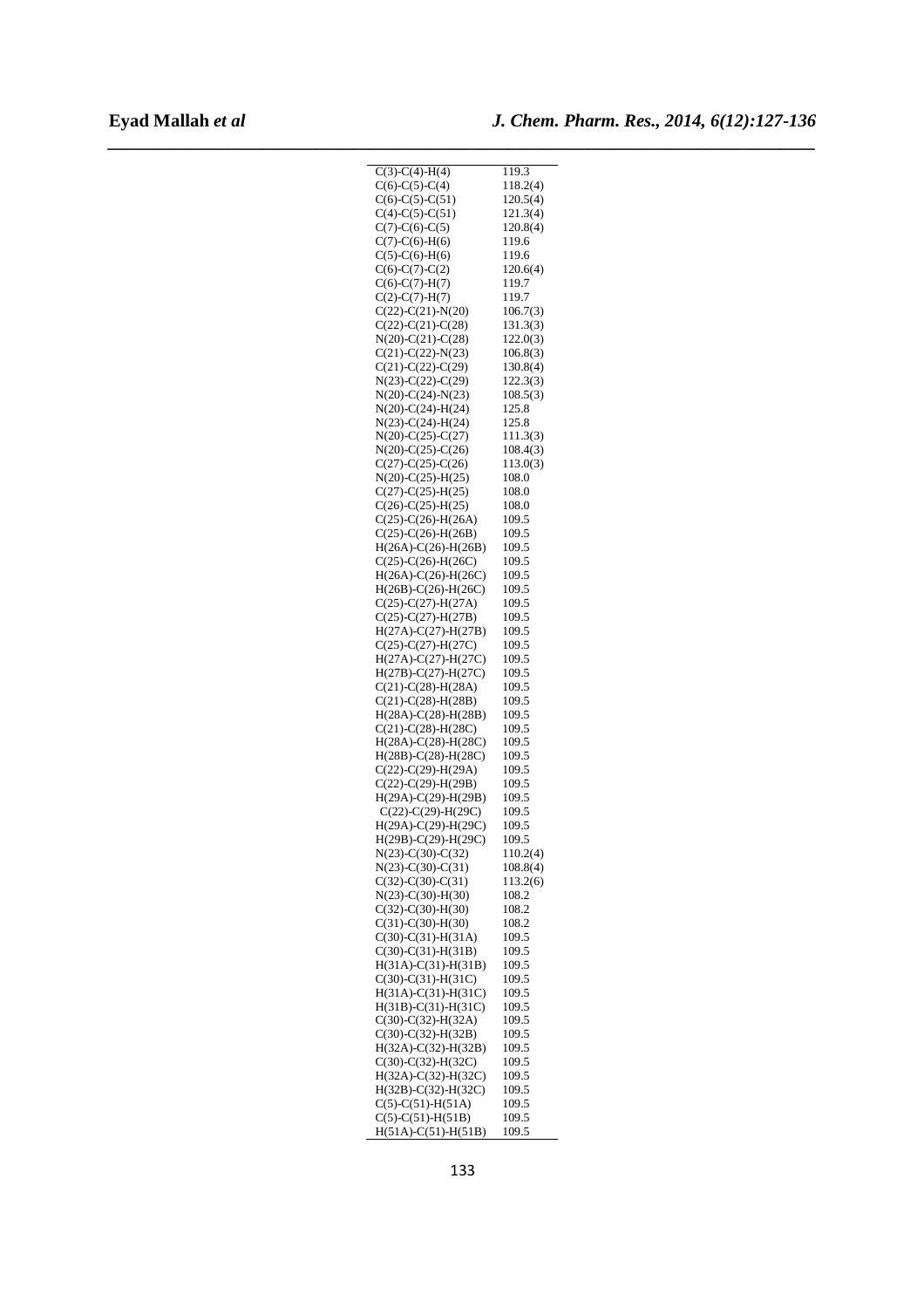| $C(5) - C(51) - H(51C)$ | 109.5 |
|-------------------------|-------|
| $H(51A)-C(51)-H(51C)$   | 109.5 |
| $H(51B)-C(51)-H(51C)$   | 109.5 |

Symmetry transformations used to generate equivalent atoms:

There is no classical hydrogen bonding. However, a noncovalent bond between the hydrogen of the imidazolium part and one of the  $SO_2$  oxygen can be suggested with a distance C24...O2 of 3.111(5)Å. Bond lengths in 4-Methylbenzenethiol anion are similar to those found in ethyl phenysulfonylacetate compound [13].

Table 5: Anisotropic displacement parameters  $(\AA^2 x\ 10^3)$  for (3). The anisotropic displacement factor exponent takes the form: -2 $\pi^2$ [  $h^2 a^{*2} U^{11} + ... + 2 h k a^{*} b^{*} U^{12}$ 

|       | U <sub>11</sub> | $U^{22}$ | $U^{33}$ | $U^{23}$ | $U^{13}$ | $U^{12}$ |
|-------|-----------------|----------|----------|----------|----------|----------|
| S(1)  | 39(1)           | 52(1)    | 42(1)    | 14(1)    | 14(1)    | 4(1)     |
| N(20) | 28(2)           | 25(2)    | 22(1)    | 2(1)     | 8(1)     | $-2(1)$  |
| N(23) | 25(2)           | 28(2)    | 29(2)    | $-2(1)$  | 6(1)     | $-2(1)$  |
| O(1)  | 37(2)           | 51(2)    | 47(2)    | 6(2)     | 10(1)    | 4(1)     |
| O(2)  | 52(2)           | 107(3)   | 55(2)    | 1(2)     | 31(2)    | $-11(2)$ |
| C(2)  | 37(2)           | 38(2)    | 28(2)    | 13(2)    | 3(2)     | 4(2)     |
| C(3)  | 37(2)           | 58(3)    | 34(2)    | $-6(2)$  | 9(2)     | 1(2)     |
| C(4)  | 40(2)           | 67(3)    | 35(2)    | $-15(2)$ | 4(2)     | $-6(2)$  |
| C(5)  | 36(2)           | 57(3)    | 31(2)    | 4(2)     | 4(2)     | 2(2)     |
| C(6)  | 50(3)           | 48(3)    | 28(2)    | 3(2)     | 12(2)    | 9(2)     |
| C(7)  | 46(2)           | 33(2)    | 34(2)    | 2(2)     | 7(2)     | 4(2)     |
| C(21) | 30(2)           | 25(2)    | 20(2)    | 4(1)     | 7(1)     | 3(2)     |
| C(22) | 31(2)           | 30(2)    | 24(2)    | 3(2)     | 6(2)     | 5(2)     |
| C(24) | 26(2)           | 32(2)    | 25(2)    | 2(2)     | 11(1)    | $-2(2)$  |
| C(25) | 28(2)           | 35(2)    | 25(2)    | $-3(2)$  | 8(1)     | $-10(2)$ |
| C(26) | 57(3)           | 30(2)    | 44(2)    | $-9(2)$  | 16(2)    | $-6(2)$  |
| C(27) | 44(2)           | 55(3)    | 24(2)    | 1(2)     | 8(2)     | $-15(2)$ |
| C(28) | 35(2)           | 37(2)    | 26(2)    | 5(2)     | 12(2)    | $-1(2)$  |
| C(29) | 48(2)           | 50(3)    | 27(2)    | $-2(2)$  | 4(2)     | 0(2)     |
| C(30) | 32(2)           | 36(2)    | 47(2)    | $-13(2)$ | 11(2)    | $-12(2)$ |
| C(31) | 26(3)           | 66(4)    | 251(11)  | $-48(6)$ | 29(4)    | $-11(3)$ |
| C(32) | 80(4)           | 55(3)    | 53(3)    | 0(3)     | 17(3)    | $-38(3)$ |
| C(51) | 43(3)           | 94(4)    | 48(3)    | $-1(3)$  | 15(2)    | $-2(3)$  |

Table 6: Hydrogen coordinates ( $x 10<sup>4</sup>$ ) and isotropic displacement parameters ( $\AA^2 x 10^3$ ) for (3)

|        | X      | у    | Z    | U(eq) |
|--------|--------|------|------|-------|
| H(3)   | 3763   | 7004 | 2699 | 52    |
| H(4)   | 5301   | 7591 | 2490 | 58    |
| H(6)   | 4929   | 4272 | 673  | 50    |
| H(7)   | 3375   | 3740 | 843  | 46    |
| H(24)  | 1811   | 4812 | 3771 | 32    |
| H(25)  | $-238$ | 2369 | 3996 | 35    |
| H(26A) | 1511   | 1084 | 3687 | 65    |
| H(26B) | 488    | 177  | 3544 | 65    |
| H(26C) | 1098   | 611  | 4479 | 65    |
| H(27A) | $-97$  | 4313 | 2959 | 62    |
| H(27B) | $-367$ | 2585 | 2575 | 62    |
| H(27C) | 728    | 3232 | 2727 | 62    |
| H(28A) | 524    | 1601 | 5670 | 48    |
| H(28B) | $-329$ | 2851 | 5313 | 48    |
| H(28C) | 373    | 3072 | 6238 | 48    |
| H(29A) | 1805   | 4531 | 6928 | 64    |
| H(29B) | 1971   | 6293 | 6636 | 64    |
| H(29C) | 2829   | 5014 | 6745 | 64    |
| H(30)  | 3039   | 6949 | 5709 | 46    |
| H(31A) | 4006   | 4767 | 5585 | 173   |
| H(31B) | 4425   | 6312 | 5234 | 173   |
| H(31C) | 3804   | 5047 | 4590 | 173   |
| H(32A) | 2610   | 7223 | 3925 | 94    |
| H(32B) | 3235   | 8473 | 4575 | 94    |
| H(32C) | 2097   | 8230 | 4522 | 94    |
| H(51A) | 6578   | 7217 | 1812 | 92    |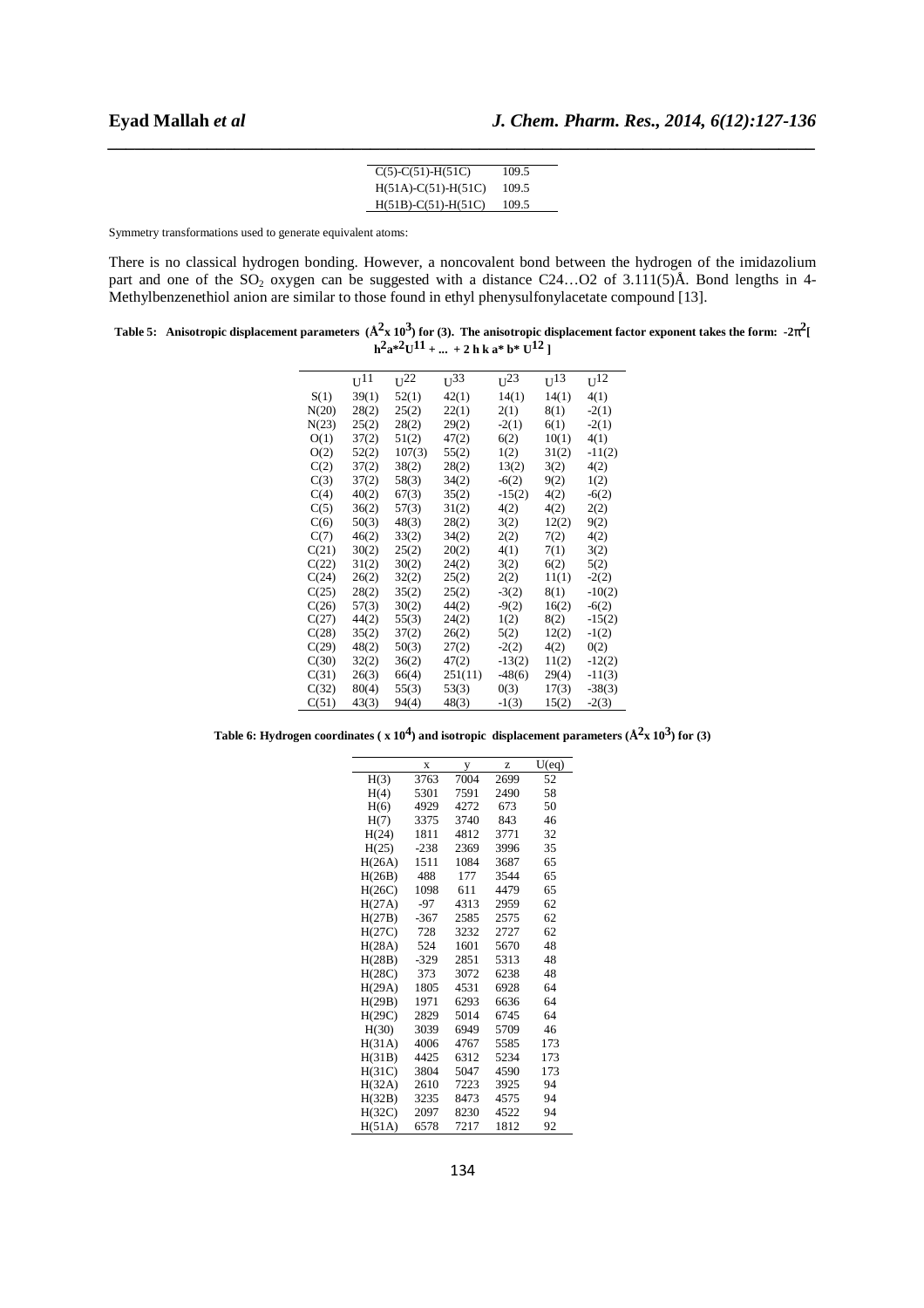| H(51B) | 6187                                                   | 6779 | 835                                 | 92          |
|--------|--------------------------------------------------------|------|-------------------------------------|-------------|
| H(51C) | 6674                                                   | 5445 | 1501                                | 92          |
|        |                                                        |      |                                     |             |
|        |                                                        |      | Table 7: Torsion angles [°] for (3) |             |
|        | $O(2)$ -S(1)-C(2)-C(3)                                 |      |                                     | $-12.2(4)$  |
|        | $O(1)$ -S(1)-C(2)-C(3)                                 |      |                                     | 103.7(4)    |
|        | $O(2)$ -S(1)-C(2)-C(7)                                 |      |                                     | 170.0(3)    |
|        | $O(1)$ -S(1)-C(2)-C(7)                                 |      |                                     | $-74.1(3)$  |
|        | $C(7)-C(2)-C(3)-C(4)$                                  |      | 1.6(7)                              |             |
|        | $S(1)$ -C(2)-C(3)-C(4)                                 |      |                                     | $-176.2(4)$ |
|        | $C(2)$ -C(3)-C(4)-C(5)                                 |      | $-1.1(7)$                           |             |
|        | $C(3)-C(4)-C(5)-C(6)$                                  |      | $-0.6(7)$                           |             |
|        | $C(3)-C(4)-C(5)-C(51)$                                 |      |                                     | 179.1(5)    |
|        | $C(4)-C(5)-C(6)-C(7)$<br>$C(51)-C(5)-C(6)-C(7)$        |      | 1.7(7)                              | $-177.9(4)$ |
|        | $C(5)-C(6)-C(7)-C(2)$                                  |      | $-1.3(6)$                           |             |
|        | $C(3)-C(2)-C(7)-C(6)$                                  |      | $-0.5(6)$                           |             |
|        | $S(1)$ -C(2)-C(7)-C(6)                                 |      |                                     | 177.4(3)    |
|        | $C(24)-N(20)-C(21)-C(22)$                              |      | $-0.2(4)$                           |             |
|        | $C(25)$ -N(20)-C(21)-C(22)                             |      |                                     | 173.0(3)    |
|        | $C(24)-N(20)-C(21)-C(28)$                              |      |                                     | 179.1(3)    |
|        | $C(25)$ -N(20)-C(21)-C(28)                             |      | $-7.8(5)$                           |             |
|        | $N(20) - C(21) - C(22) - N(23)$                        |      | 0.5(4)                              |             |
|        | $C(28)-C(21)-C(22)-N(23)$                              |      |                                     | $-178.7(4)$ |
|        | $N(20)$ -C(21)-C(22)-C(29)                             |      |                                     | $-178.2(4)$ |
|        | $C(28)-C(21)-C(22)-C(29)$                              |      | 2.6(7)                              |             |
|        | $C(24)-N(23)-C(22)-C(21)$                              |      | $-0.6(4)$                           |             |
|        | $C(30)-N(23)-C(22)-C(21)$<br>$C(24)-N(23)-C(22)-C(29)$ |      |                                     | $-179.6(3)$ |
|        | $C(30)-N(23)-C(22)-C(29)$                              |      | $-0.7(6)$                           | 178.2(4)    |
|        | $C(21) - N(20) - C(24) - N(23)$                        |      | $-0.2(4)$                           |             |
|        | $C(25)$ -N(20)-C(24)-N(23)                             |      |                                     | $-173.1(3)$ |
|        | $C(22) - N(23) - C(24) - N(20)$                        |      | 0.5(4)                              |             |
|        | $C(30)$ -N(23)-C(24)-N(20)                             |      |                                     | 179.5(3)    |
|        | $C(24)-N(20)-C(25)-C(27)$                              |      |                                     | $-34.5(5)$  |
|        | $C(21)$ -N(20)-C(25)-C(27)                             |      |                                     | 153.6(3)    |
|        | $C(24)-N(20)-C(25)-C(26)$                              |      | 90.4(4)                             |             |
|        | $C(21)$ -N(20)-C(25)-C(26)                             |      |                                     | $-81.5(4)$  |
|        | $C(24)-N(23)-C(30)-C(32)$                              |      | 47.4(5)                             |             |
|        | $C(22)$ -N(23)-C(30)-C(32)                             |      |                                     | $-133.8(4)$ |
|        | $C(24)-N(23)-C(30)-C(31)$                              |      |                                     | $-77.3(6)$  |
|        | $C(22)$ -N(23)-C(30)-C(31)                             |      |                                     | 101.5(6)    |

Symmetry transformations used to generate equivalent atoms:

#### **CONCLUSION**

New different types of 2,3-dihydroimidazole-2-ylidenes have successfully synthesized on the route to possible drugs (scheme 1). The resulting compounds are classified as salt derivatives, these compounds play an important role in the construction of ionic liquids [14], which can be potentially used as pharmaceutical solvents [1]. Apparently their properties are influenced by interionic interactions which have been detected mainly in their 2H-derivatives as hydrogen bonds [3]. The close interaction of the C-H…X ( $X = S$ , O, N) hydrogen bonds have attracted considerable interest and suggested in various organic compounds to understand their crystal structures.

### **Acknowledgments**

The authors are grateful to University of Petra and Tuebingen University for their technical supports.

# **REFERENCES**

[1] H.Mizuuchi;V. Jaitely; S.Murdan; A. T.Florence.*European Journal of Pharmaceutical Sciences***.2008, 33, 326- 331.** 

[2] L. Zhao; C. Zhang; L. Zhuo; Y. Zhang; andJ. Y.Ying.*J. Am. Chem. Soc.***2008**, 130, 12586- 7.

[3]N.Kuhn; A.Al-Sheikh. *Coord. Chem. Rev*.**2005**,249, 829-857.